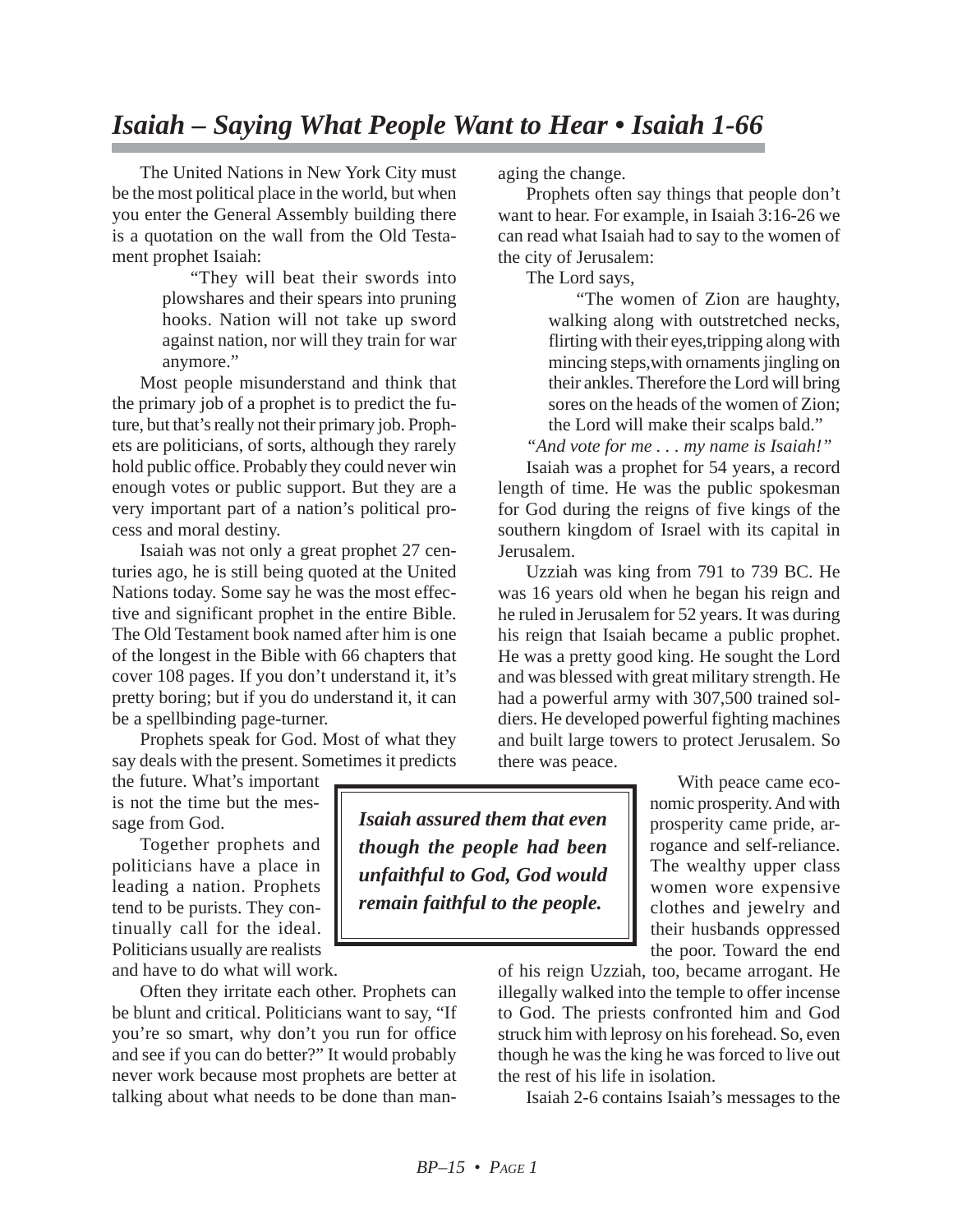king and the people. He uses harsh language to warn them against the dangers of pride, prosperity and self-reliance. He calls the people to trust and depend on God in good times.

Jotham was the son and successor of Uzziah. Their rule overlapped because his father was isolated by leprosy. He, too, was a pretty good king. He sought the Lord. Military might and prosperity were strong. He ruled as king for 16 years. And Isaiah continued to tell the people how they ought to live in good times.

After Jotham came his son Ahaz. He ruled for 20 years and things became progressively worse. Ahaz worshipped foreign gods. He oppressed the poor. He refused to trust God.

And God punished Ahaz and the nation by sending two enemies to defeat them in war. The enemies were Syria and the northern Jewish kingdom of Ephraim.

Ahaz and Judah were humbled. They needed help. So Ahaz made an alliance with the powerful Assyrian king Tiglath-Pileser III. The Assyrians rescued Judah but imposed very heavy taxes that ended the nation's prosperity.

Isaiah 7-12 records Isaiah's messages to the nation. They needed to know that the tough times they were facing were no coincidence. It was actually the punishment and judgment of God and they should repent and return to the Lord.

After Ahaz, but still during Isaiah's lifetime, came a very good king named Hezekiah. He was a huge improvement over his father Ahaz. He tried to be a good king and undo the damage that his father had done. He tried to break away from dependence on Assyria, but Assyria didn't like this and conquered most of the kingdom except for the capital city of Jerusalem.

Isaiah 13-39 reports what Isaiah said and did. He spoke God's word against Jerusalem's oppressive enemies and offered encouragement for the people who were still there assuring them that God was still the Lord.

Manasseh was the last king during Isaiah's time. Tradition says that Isaiah was killed because he was a prophet—by being sawed in half! Manasseh was definitely not a good king. He gave in to the Assyrians and did what they wanted. He welcomed the worship of other gods and oppressed the people.

Isaiah 40-66 addresses the people during Manasseh's reign and beyond. Isaiah becomes a prophet who predicts when he tells about the nation being carried away into captivity by the Babylonians and a faithful few eventually returning to the land of Israel to start all over again. This was a time when people needed less confrontation and more hope. Isaiah assured them that even though the people had been unfaithful to God, God would remain faithful to the people.

There are two major messages Isaiah kept repeating to the political leaders and to the people. First of all, Isaiah kept asking them, "Who do you trust?" Do you trust your job? Do you trust your king? Do you trust your army? Do you trust yourself? Do you trust God?

It is a question for modern politicians and Americans as well. Who do we trust? Do we most trust Republicans or Democrats? Do we trust our bank account? Do we trust the United States of America? Do we trust our company, our job, our money, our possessions, our church membership? Or do we trust God?

If Isaiah were here today he would tell us that trust in anyone or anything but God will result in disaster. He would directly confront the foolishness of any replacement for God as the only One who is trustworthy for our lives and for our country.

Isaiah's second repeated message deals with judgment and hope. He kept promising the judgment of God on sin and the hope of God for those who were desperate. God doesn't tolerate sin indefinitely. He names the sins and he judges the sins.

Most of us don't like to be criticized. We don't like to have our faults or our sins pointed out. And we don't like the idea that God cares so much for us that he will intervene in our lives and, if need be, he will discipline us in order to stop us from doing what we should not do. But that was the prophet's message and it is still a true message for today. But God also offers hope to those who completely trust him. So, you can read some parts of Isaiah and get blasted for anything that is wrong. But other parts give enormous encouragement.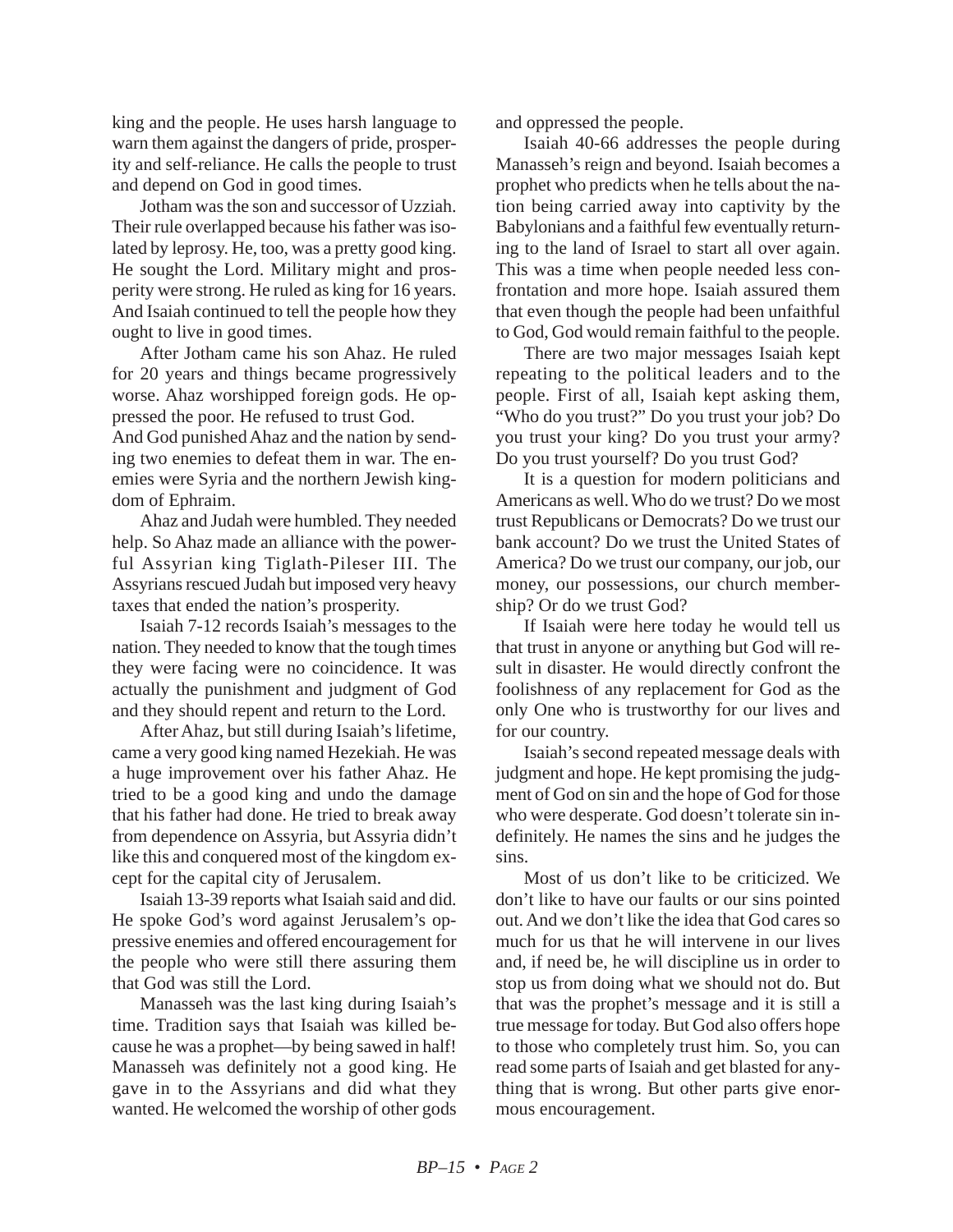To understand Isaiah we need to understand how it fits with the rest of the Bible. Most of the 66 chapters of Isaiah are sermons. They are unlike the earlier parts of the Bible that are filled with history and stories about people. So, the first half of the Old Testament is mostly stories, the Psalms are songs and the rest of the Old Testament is mainly sermons that were given during the events that were reported earlier. (The Old Testament is not in chronological order.)

Let's make a comparison. For over 25 years I have been the senior pastor of Wooddale Church. During that time I have given more than a thousand sermons, almost all of which are available on cassette tape. Those sermons cover whole books of the Bible like Genesis, John and Revelation. Some of those series took more than a year. Other sermons were directly related to what was happening in history. There is a sermon about Nuclear Holocaust from the Cold War

(teaching that God would not allow the earth to be destroyed by nuclear war, even though many people were thinking that was possible at the time). There was another sermon about Iraq that reviewed what the Bible said about God and Iraq (preached on a Sunday night to a full house!).

These sermons fit the times

but they also had truth for all times. That's the way it was with the 66 chapters of Isaiah's sermons that were given over a 54-year period. If you understand how they fit together you will see that there are truths that are for all time as well as the specific applications of those truths for certain times. Let's look at a few sample sermons.

Isaiah 1 is sort of an all-purpose summary sermon to a nation that was rebelling against God. They were like children that have turned against their parents. He says they were worse than donkeys; at least donkeys will listen to their masters. He says they were really in bad shape because they turned against God. Religion wasn't good enough. God was sick of their rituals, prayers and offerings. He wanted them to turn their hearts and heads back to him. In verse 11 and following the Lord said to them:

> "The multitude of your sacrifices what are they to me? I have more than enough of burnt offerings, of rams and the fat of fattened animals; I have no pleasure in the blood of bulls and lambs and goats. When you come to appear before me, who has asked this of you,this trampling of my courts? Stop bringing meaningless offerings!"

It goes on to say that God won't listen to their prayers: "When you spread out your hands in prayer, I will hide my eyes from you; even if you offer many prayers, I will not listen."

In chapter 5 Isaiah preached a real scorcher against the bad guys. He confronted those who bought up the homes of the poor to build mansions.

During a trip to Bucharest, Romania, I vis-

*God cares so much for us that he will intervene in our lives and, if need be, he will discipline us in order to stop us from doing what we should not do.*

ited the palace of the former Romanian dictator, Nicolae Ceausescu, who was killed in the Revolution of December 1989. This palace is the second largest building in the world, second only to the Pentagon in

square footage. It is opulent with 80-foot ceilings, huge marble pillars, custom carpets and more than 2000 chandeliers.

He tore down two church buildings, homes and businesses to prepare a site. He required people from across Romania to work for a month each year on his palace. Remember him when you read Isaiah's sermon in Isaiah 5:8-9:

> Woe to you who add house to house and join field to field till no space is left and you live alone in the land.

> The Lord Almighty has declared in my hearing:

> "Surely the great houses will become desolate, the fine mansions left without occupants."

Isaiah also confronted those who drink and